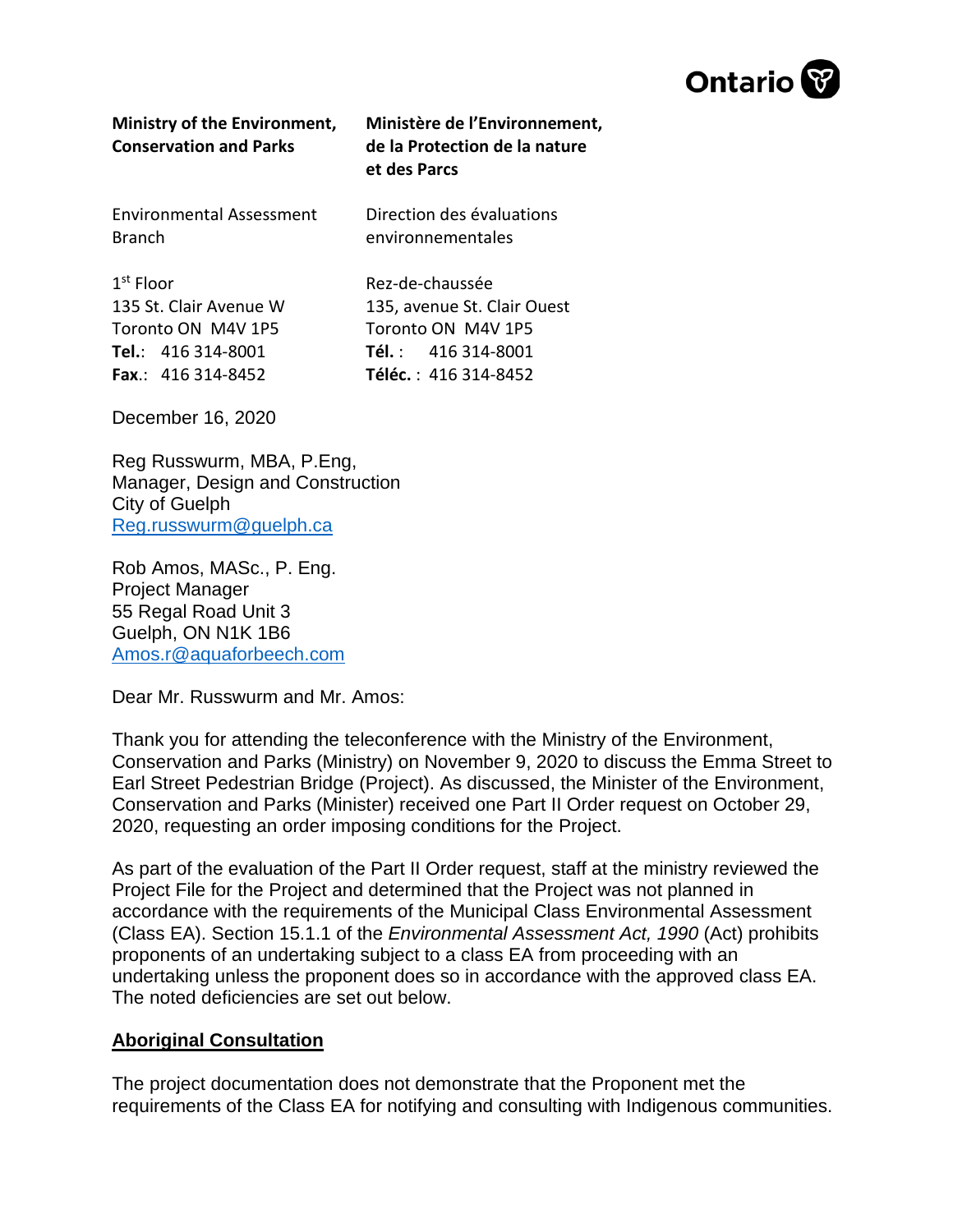As confirmed during our teleconference, the required consultation with Aboriginal communities has not been undertaken for the Project. It is the proponent's responsibility to ensure they reach out and consult with Indigenous communities as part of the Class EA.

The ministry requires you to notify and consult with the communities identified below about the proposed project and any potential impacts on their existing or credibly asserted Aboriginal and treaty rights.

Based on the information provided, the Crown's preliminary assessment has identified the following communities for consultation:

- Six Nations of the Grand River both the Six Nations Elected Council and the Haudenosaunee Confederacy Chiefs Council
- Mississaugas of the Credit First Nation

If at any time during your consultation with the identified Aboriginal communities a community indicates that they have rights that may be impacted by your proposed project or you have reason to believe that your proposed project may adversely impact a community's rights; or the consultation reaches an impasse you should contact the Director of the Environmental Assessment Branch to discuss the information and obtain assistance. Please email the Director at [EABdirector@ontario.ca.](mailto:EABdirector@ontario.ca)

As part of the consultation process, project documentation must be updated to include information on the consultation efforts with Aboriginal communities, including:

- Contact record with Aboriginal communities (including date and individuals contacted); and
- Issues/concerns identified by any Aboriginal communities and how they will be addressed.

## **Public Consultation**

The project documentation does not indicate how public concerns or comments were considered in the identification of the preferred alternative.

Section A.4.1 of the Class EA directs proponents to ensure that a Project File explains the public consultation program employed and how concerns raised have been addressed.

The project documentation must be updated to indicate how public comments or concerns were addressed during the identification of the preferred alternative.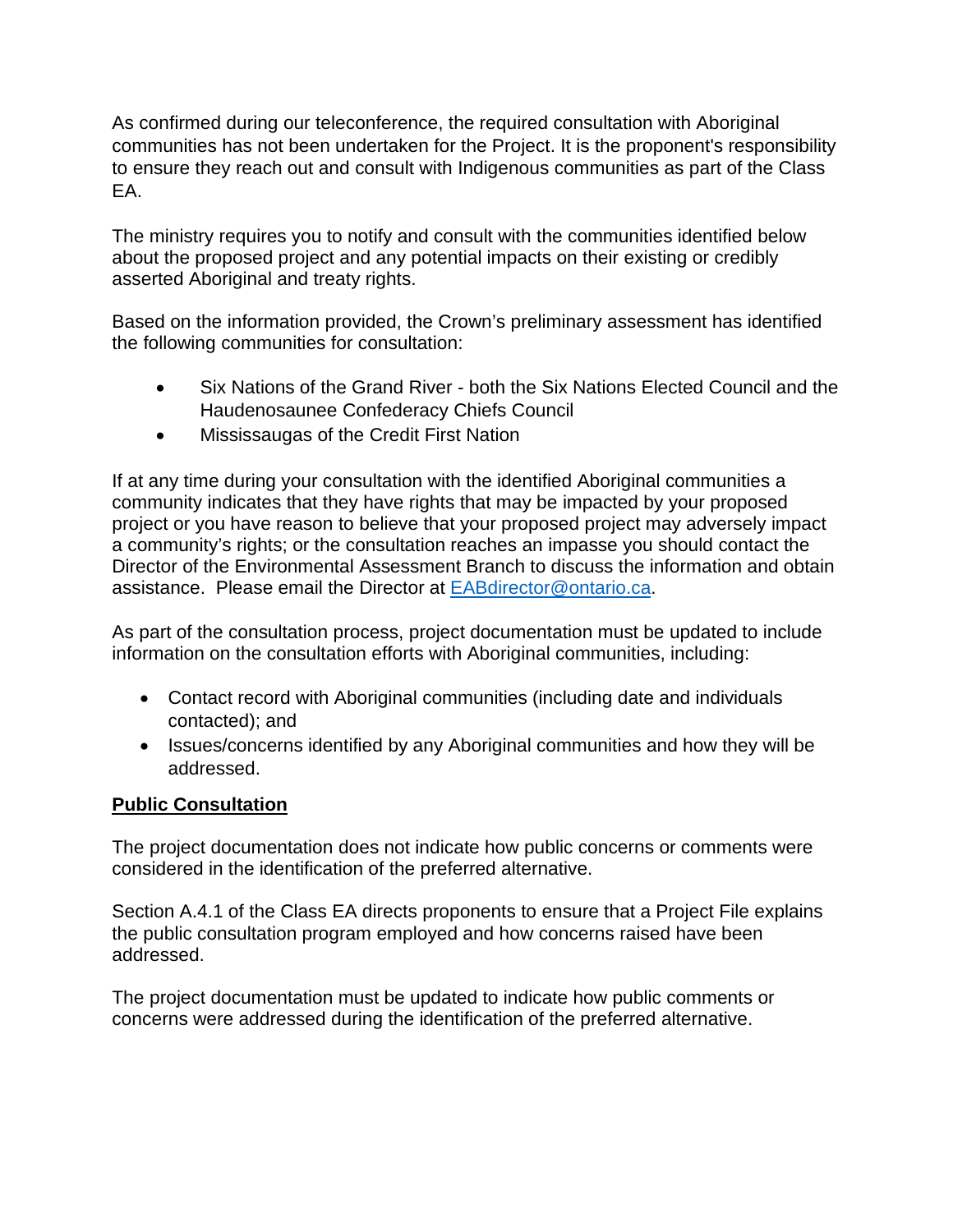#### **Species at Risk**

Plant and animal species listed under Ontario's *Endangered Species Act, 2007* (ESA) as Threatened or Endangered, as well as their habitat, receive protection under sections 9 and 10 of the ESA, respectively. Specifically, section 9 prohibits the killing, harming, harassing, possessing, buying, collecting selling, trading, leasing, and transporting of Extirpated, Endangered, and Threatened species, and section 10 prohibits the damage or destruction of the habitat of Endangered and Threatened species.

In this class EA study, there does not appear to have been a screening for species at risk bats or their habitat. Information about species at risk bats, their habitat and the potential impacts of the project on species at risk bats is required by the proponent in order to determine whether the project will contravene the two prohibitions noted above, and therefore whether an authorization may be required under the ESA. Early consideration of species at risk in the class EA process is highly recommended, so that the requirements of the ESA can be considered in the planning stages of a project. Proponents are responsible for ensuring that the proper permits and applications are completed as required under other legislation before proceeding with the project.

Additional comments from the ministry can be found in the appendix to this letter. The ministry requires the following information be included in the final project documentation:

- o More detail regarding the methodologies used for the maternity roosting surveys, specifically related to Tri-Coloured bat. This information would be needed to determine if there will be impacts to species at risk bat habitat and to what extent
- o Project design and bridge footprint (when available) and how this may impact the trees identified as maternity roosting habitat for species at risk bats. In order to determine the severity of impacts, information such as the number of trees that will be removed, as well as the number of maternity roosting trees that will be removed are important factors to consider

Given that the requirements of the Class EA have not been met for the reasons listed above, before proceeding with the Project you are required to fix the identified deficiencies and issue a new Notice of Completion for the Project. This will start a new 30-day public review period during which Part II order requests may be submitted in accordance with section 16 of the Act.

The Part II Order requester will be notified in writing that their request will not be considered at this time as the Project cannot proceed until the above noted steps have been taken.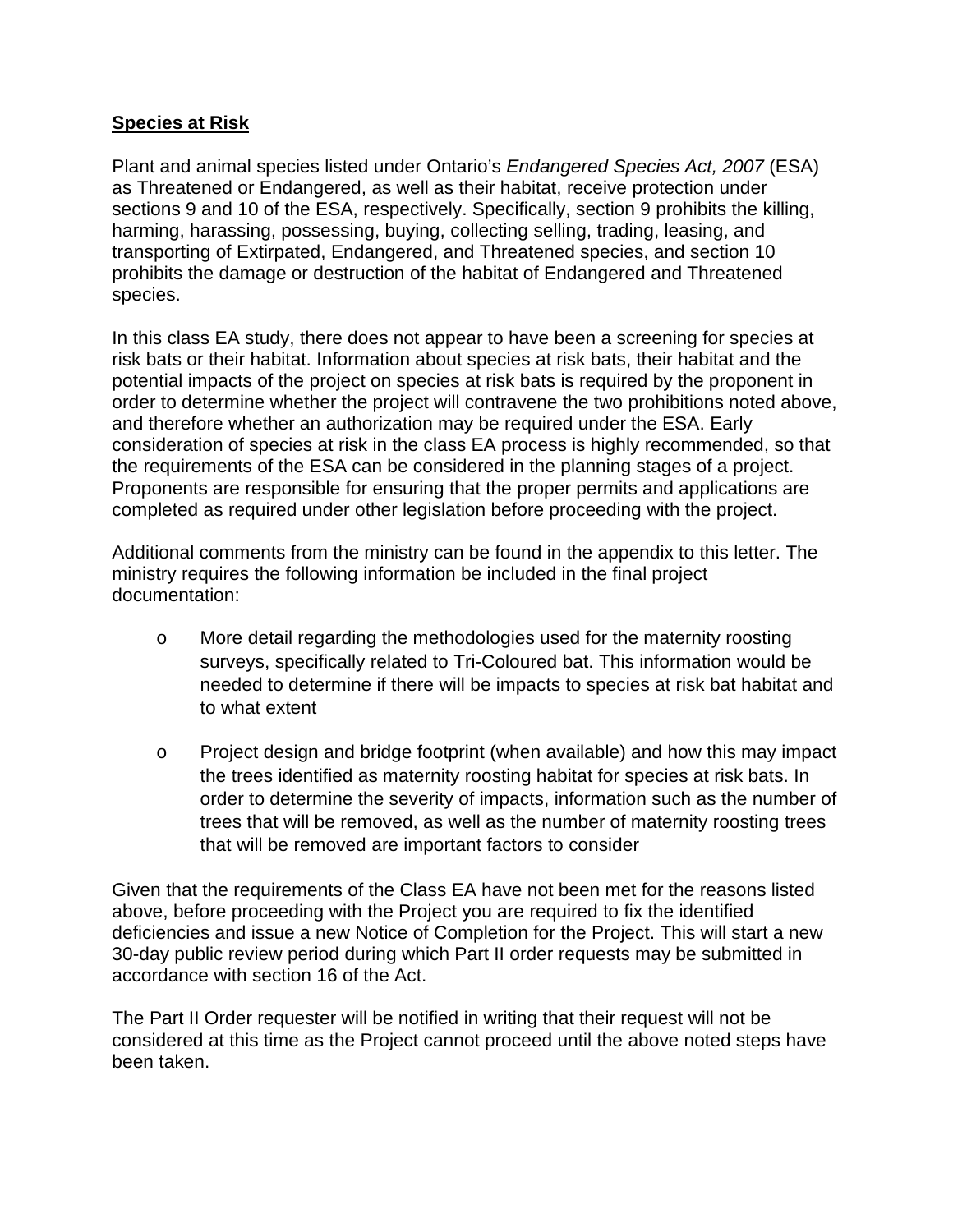It is the ministry's expectation that you will directly notify the requester when the new Notice of Completion for this Project has been issued. You should confirm that this has been done when providing the new notice to the ministry.

If you have any further questions regarding the Part II Order, please contact Simon Zhao, Project Evaluator at 437-225-5790 or [simon.zhao@ontario.ca.](mailto:simon.zhao@ontario.ca)

If you have any questions about the Class EA requirements, please contact Barb Slattery, Environmental Resource Planner and EA Coordinator at 363-366-8185 or at [barbara.slattery@ontario.ca.](mailto:barbara.slattery@ontario.ca)

Yours Sincerely,

Kathleen O'Neill

Kathleen O'Neill Director, Environmental Assessment Branch

EA File No. 20025 – Emma to Earl Street Pedestrian Bridge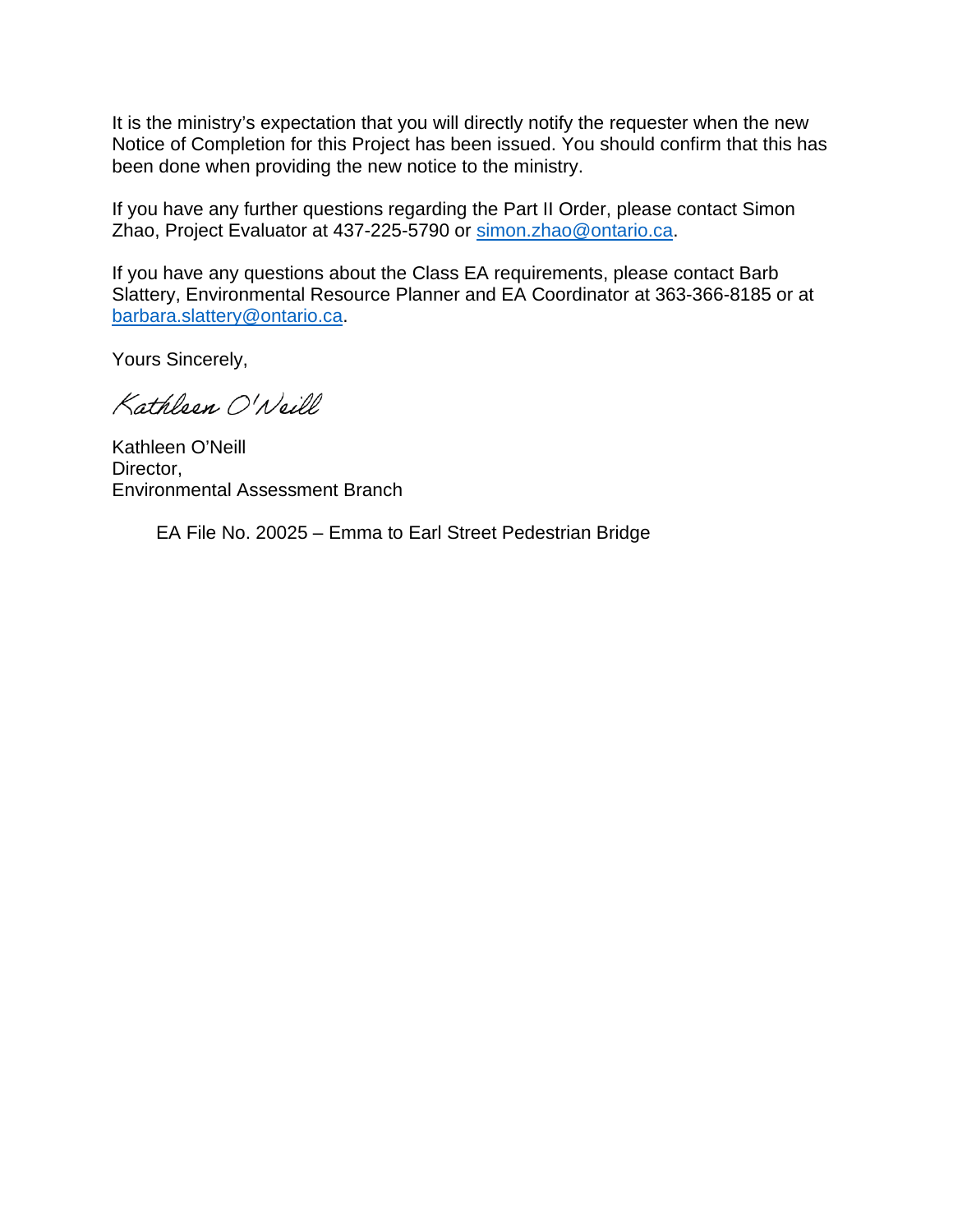# **Appendix: Species at Risk Branch Comments**

### Emma Street to Earl Street Bridge – Species at Risk Review

Based on the preliminary information provided in the Environmental Impact Statement authored by Aquafor Beech Ltd., in November 2019, the Ministry of Environment Conservation and Parks (MECP) would like to offer to the following comments:

#### **Butternut**

- Aquafor Beech Ltd., conducted a botanical survey of the anticipated project footprint, as well as in adjacent lands (those within 120 m) and concluded that no Butternut trees are within the project area.
- MECP- has no further concern related to Butternut

## SAR Bats

- Aquafor Beech Ltd., conducted Phase 1 and 2 Species at Risk (SAR) bat maternity roosting surveys in 2016 and 2018 as per the *Survey Protocol for Species at Risk Bats within Treed Habitats* (2017).
- Twenty-seven (27) candidate roosting trees were identified within 20 m from the anticipated disturbance area for myotis species (Little Brown Myotis, Northern Myotis and Eastern Small-footed Myotis).
- Fourteen (14) candidate roost trees were identified for Tri-Coloured Bat using the tree inventory data.
- MECP requires more information on the surveys conducted to determine the potential impact the project could have on SAR Bats:
	- o MECP requires more detail regarding the methodologies used for the maternity roosting surveys, specifically related to Tri-Coloured bat. This information would be required before MECP is confident in the survey results, subsequently providing MECP with the information needed to determine if there will be impacts to SAR bat habitat and to what extent.
	- o MECP requires information on the project design and bridge footprint (when available) and how this may impact the trees identified as maternity roosting habitat for SAR bats. In order to determine the severity of impacts, information such as the number of trees that will be removed, as well as the number of maternity roosting trees that will be removed are important factors for MECP to consider.
- **Potential outcomes:**
	- o 1) MECP is satisfied with the surveys conducted by Aquafor Beech Ltd., and Aquafor Beech Ltd., concludes that impacts to bats can be avoided. If MECP agrees with these findings, no permit under the *Endangered Species Act, 2007* (ESA) is required.
	- o 2) Survey results and project details conclude that impacts to SAR bats cannot be avoided: a permit under ESA is required.